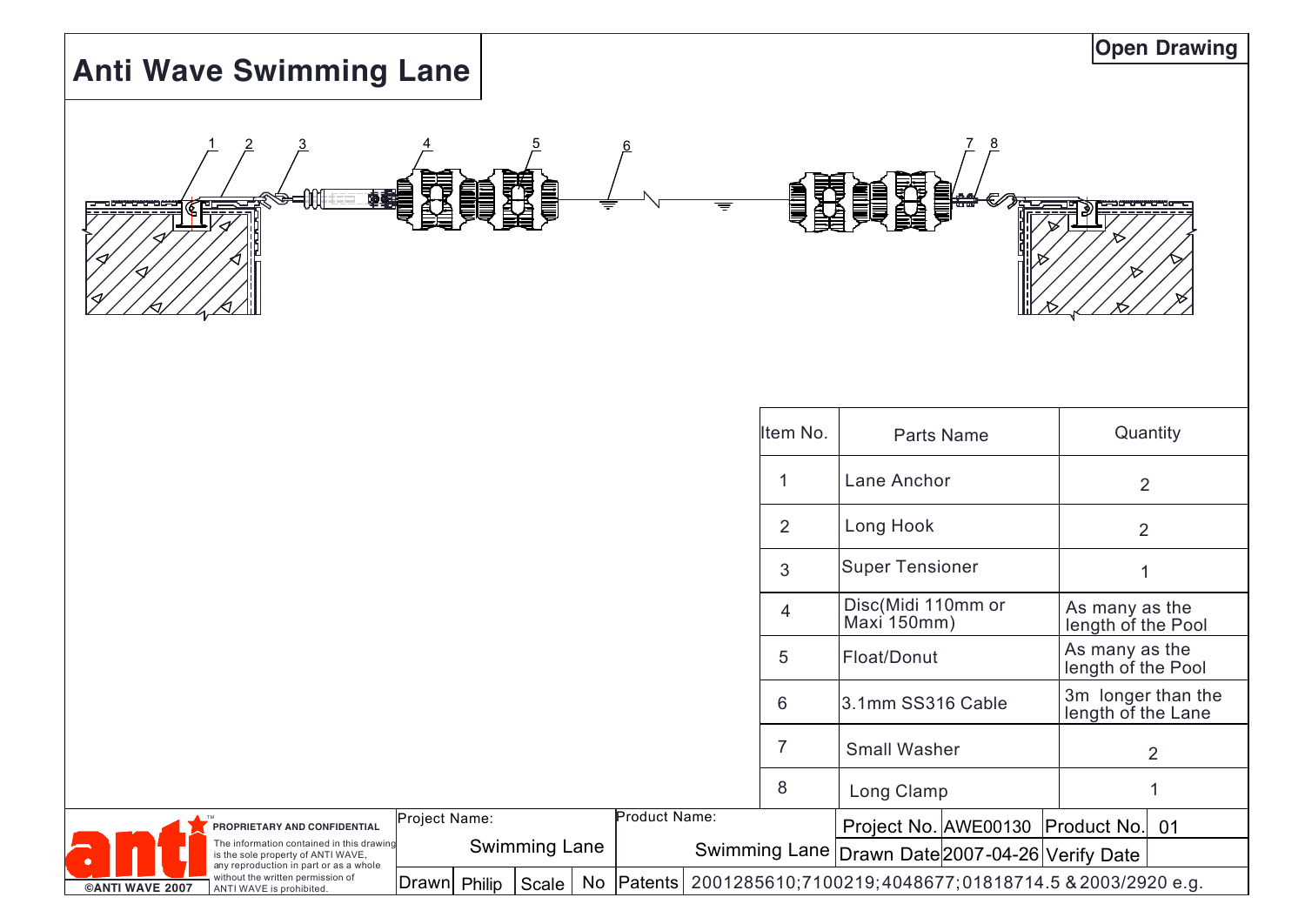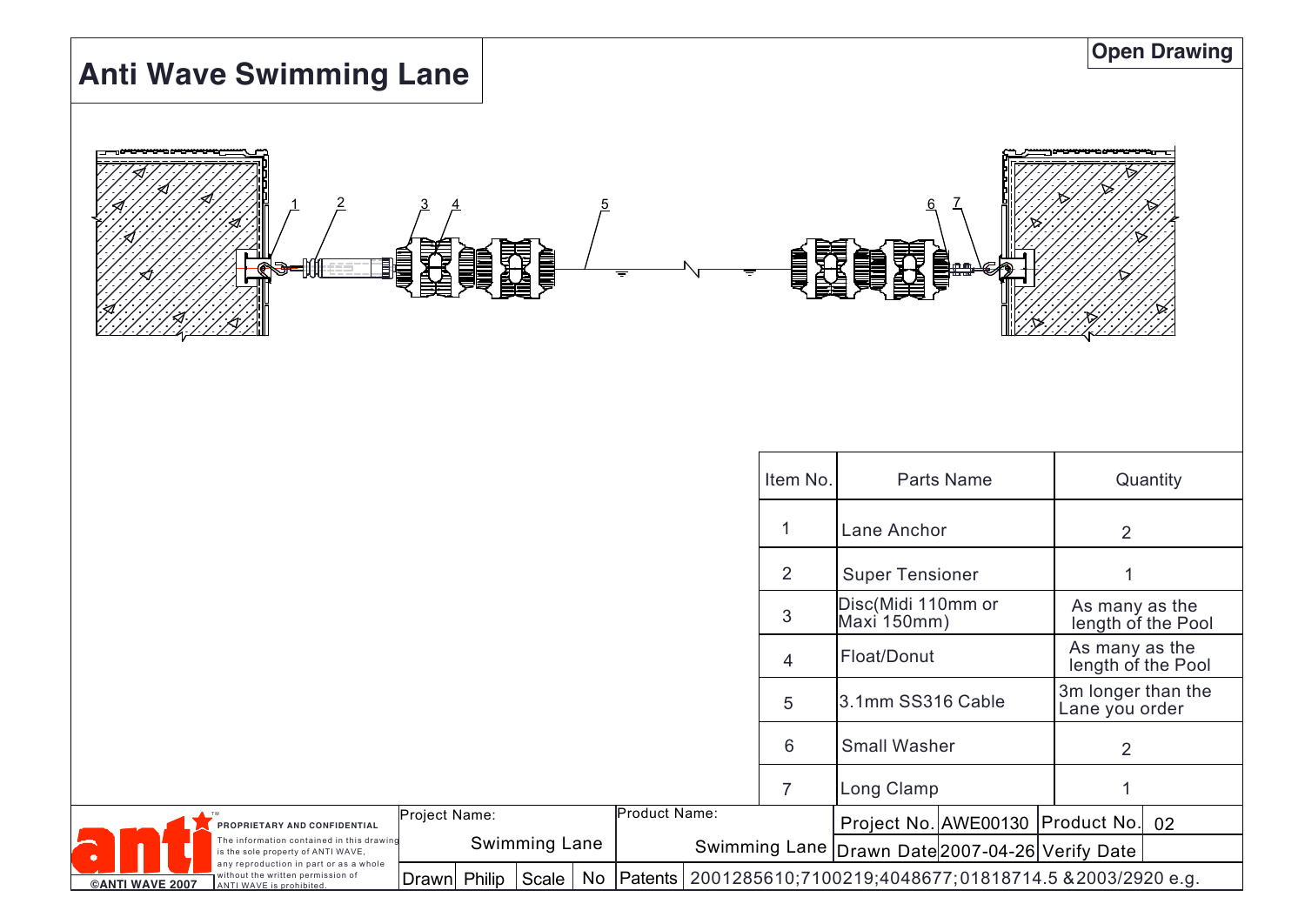# **Anti Wave Swimming Lane**



**Note:**

**1. The material of the Anchor is Stainless steel 316.**

|                        |  | PROPRIETARY AND CONFIDENTIAL                                                                                                                                                               | 'Project Name: |        | Product Name: |  |                                                                      | Project No. AWE00130 Product No. | -03                               |  |
|------------------------|--|--------------------------------------------------------------------------------------------------------------------------------------------------------------------------------------------|----------------|--------|---------------|--|----------------------------------------------------------------------|----------------------------------|-----------------------------------|--|
|                        |  | The information contained in this drawing<br>is the sole property of ANTI WAVE,<br>any reproduction in part or as a whole<br>without the written permission of<br>ANTI WAVE is prohibited. | Swimming Lane  |        |               |  | Lane Anchor                                                          |                                  | Drawn Date 2007-04-26 Verify Date |  |
| <b>©ANTI WAVE 2007</b> |  |                                                                                                                                                                                            | Drawn          | Philip | Scale         |  | No Patents 2001285610, 7100219, 4048677, 01818714.5 & 2003/2920 e.g. |                                  |                                   |  |

#### **Open Drawing**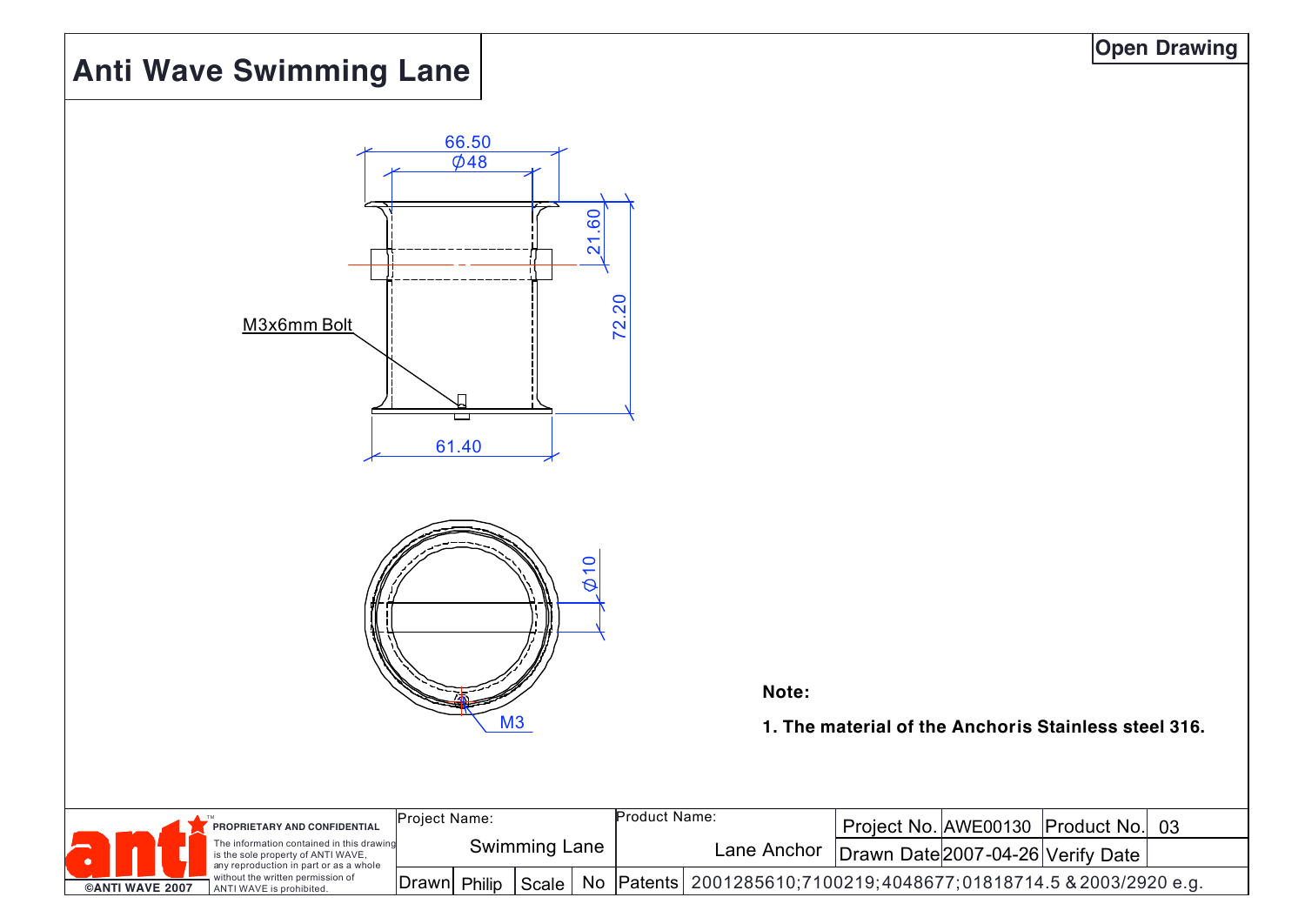## **Anti Wave Swimming Lane**



#### Note:

- 1. Core drill a hole which is 62mm wide and 90mm deep.
- 2. Chisel out the back of the hole to a wedge-shaped profile as shown, using a small jack hammer drill.
- 3. Tape up around the edge of the hole with duct tape to minimise mess.
- 4. Make a firm stiff mix of 2-part vertical application epoxy (enough for two holes at a time). You may wish to add a little fine sand to the mix.
- 5. Coat the inside of the hole and the back of the anchor; use more than you need.
- 6. Push the anchor in and turn to seat correctly. Reuse the excess mixture which oozes from the hole to start the next anchor.
- 7. Clean up and allow one week before stressing the anchor.

|  | PROPRIETARY AND CONFIDENTIAL                                                                                                      | <b>Project Name:</b> |  |       | Product Name:                                                                                      |                                                                          |  | Project No. AWE00130   Product No.   04 |  |
|--|-----------------------------------------------------------------------------------------------------------------------------------|----------------------|--|-------|----------------------------------------------------------------------------------------------------|--------------------------------------------------------------------------|--|-----------------------------------------|--|
|  | The information contained in this drawind<br>is the sole property of ANTI WAVE,                                                   | Swimming Lane        |  |       | ⊤ Lane Anchor Installation  <sub>Drawn</sub> Date <sup> </sup> 2007-04-26 Verify Date <sup> </sup> |                                                                          |  |                                         |  |
|  | any reproduction in part or as a whole<br>without the written permission of<br><b>©ANTI WAVE 2007</b><br>ANTI WAVE is prohibited. | Drawn  Philip        |  | Scale |                                                                                                    | No   Patents   2001285610; 7100219; 4048677; 01818714.5 & 2003/2920 e.g. |  |                                         |  |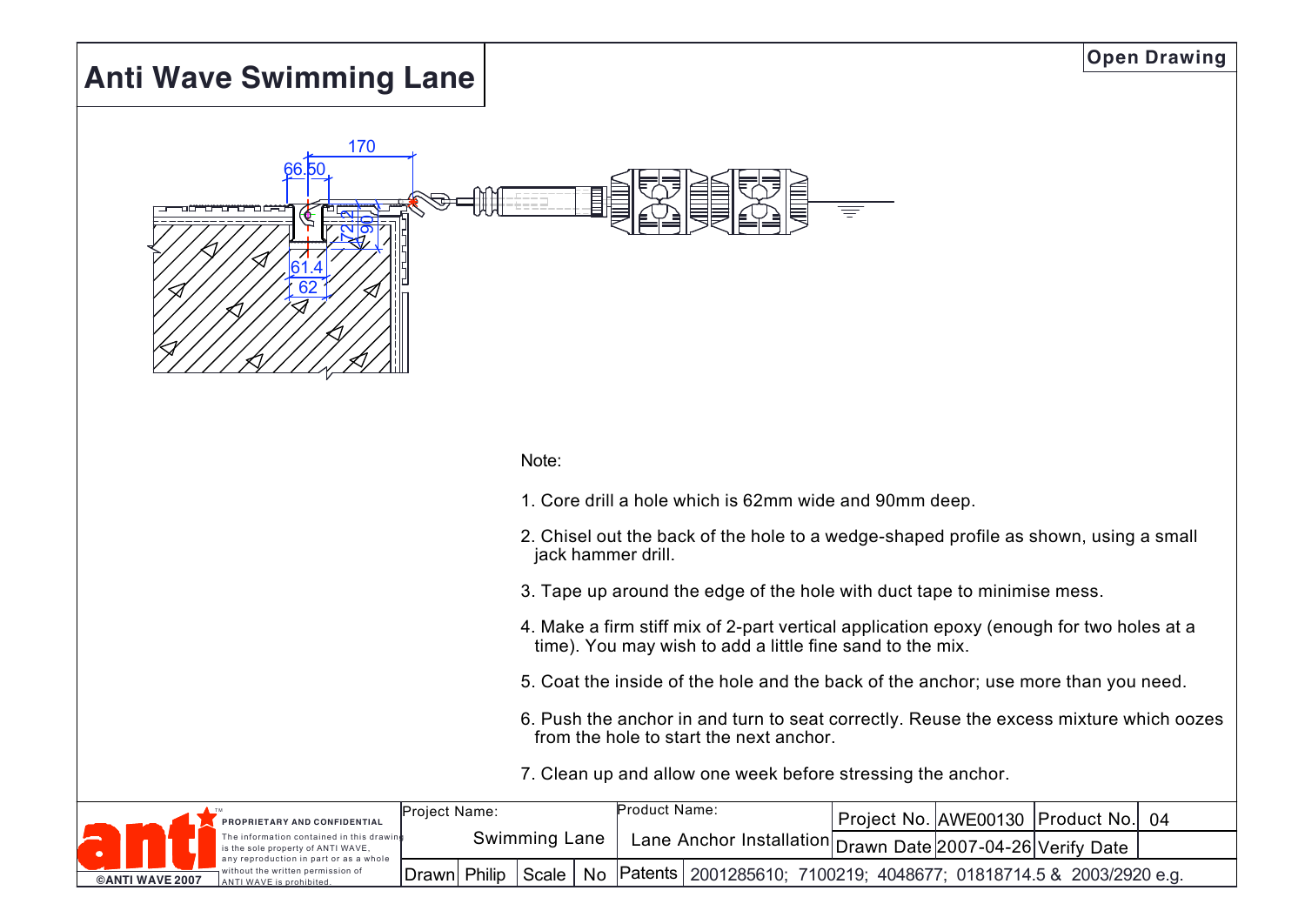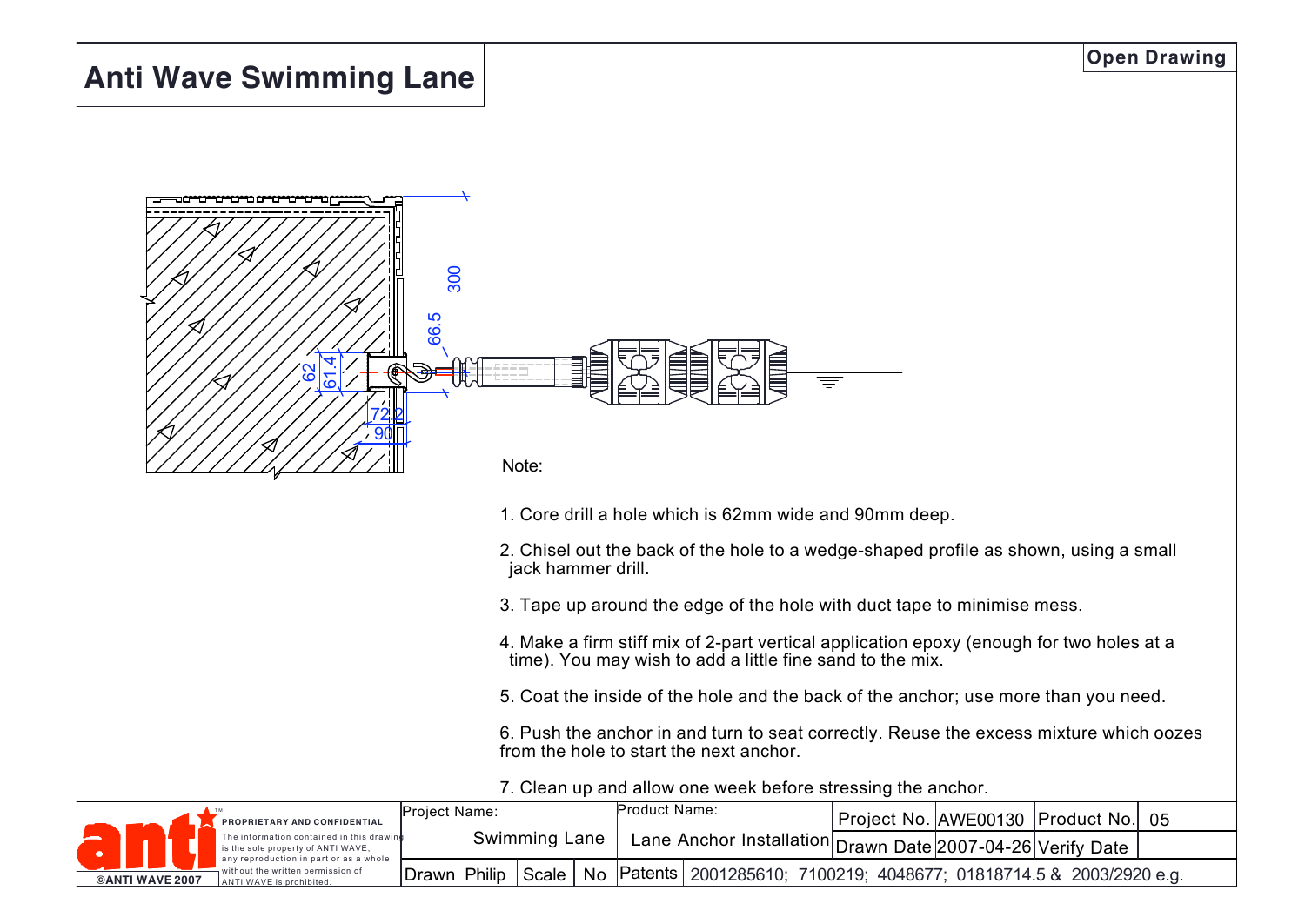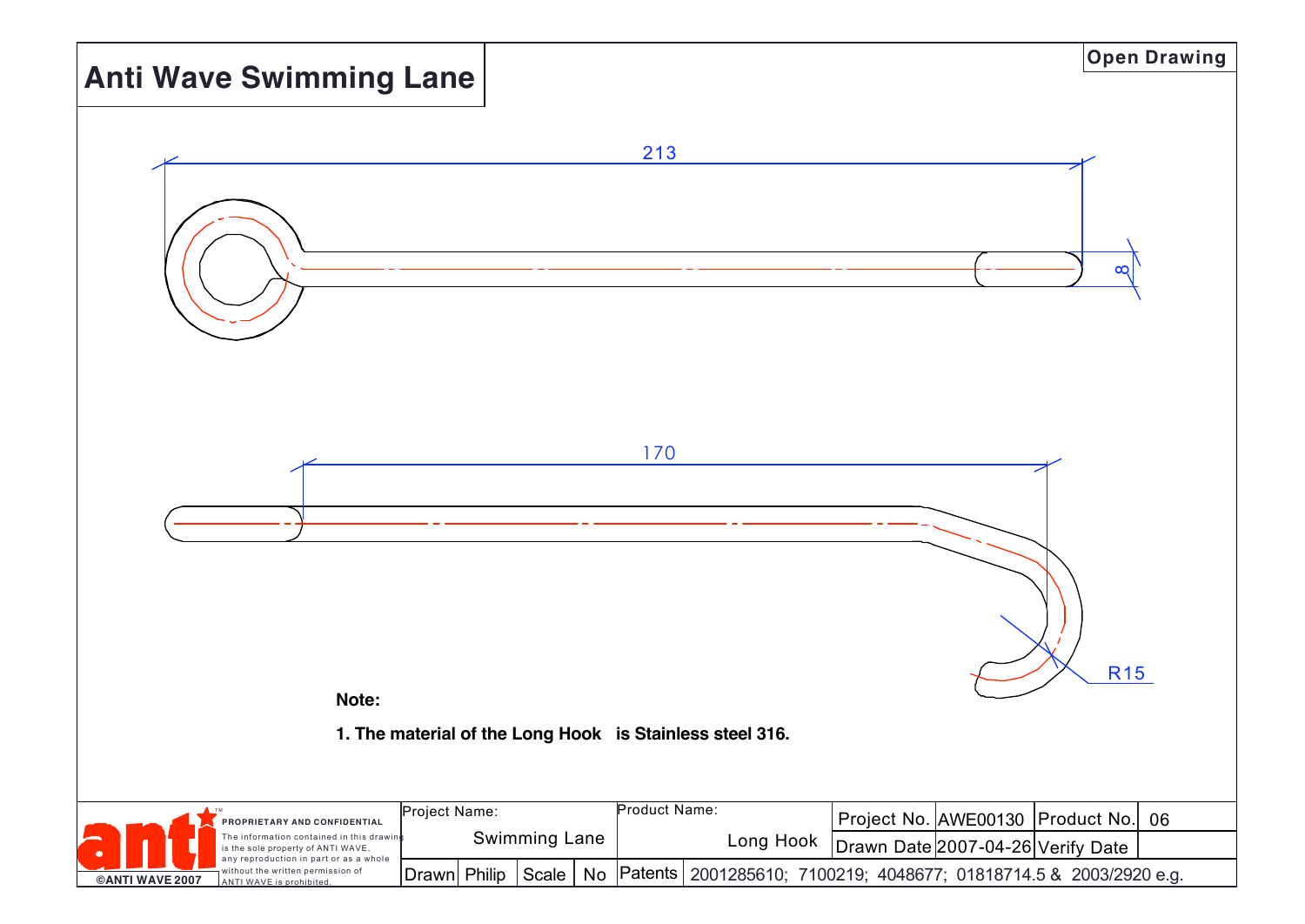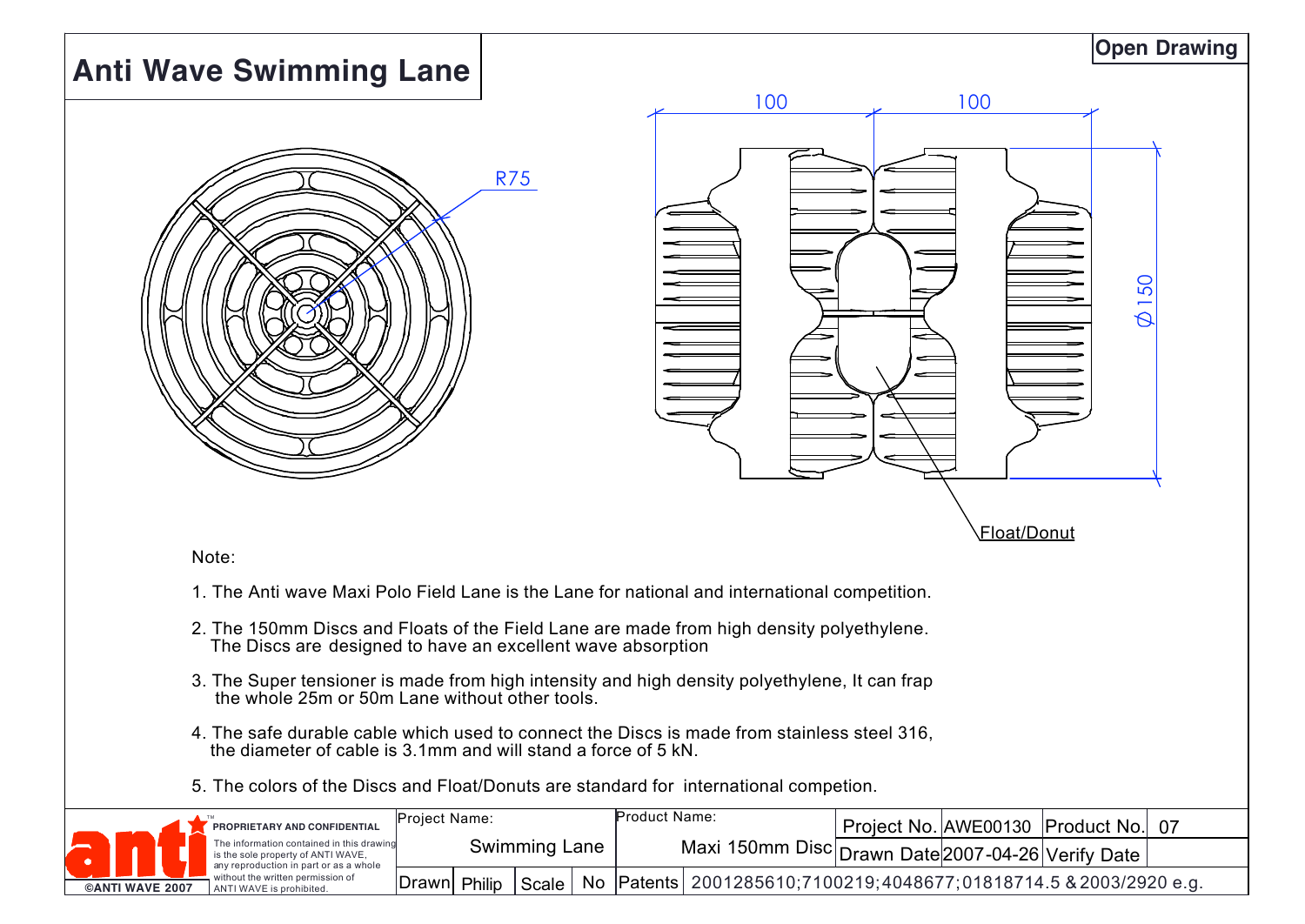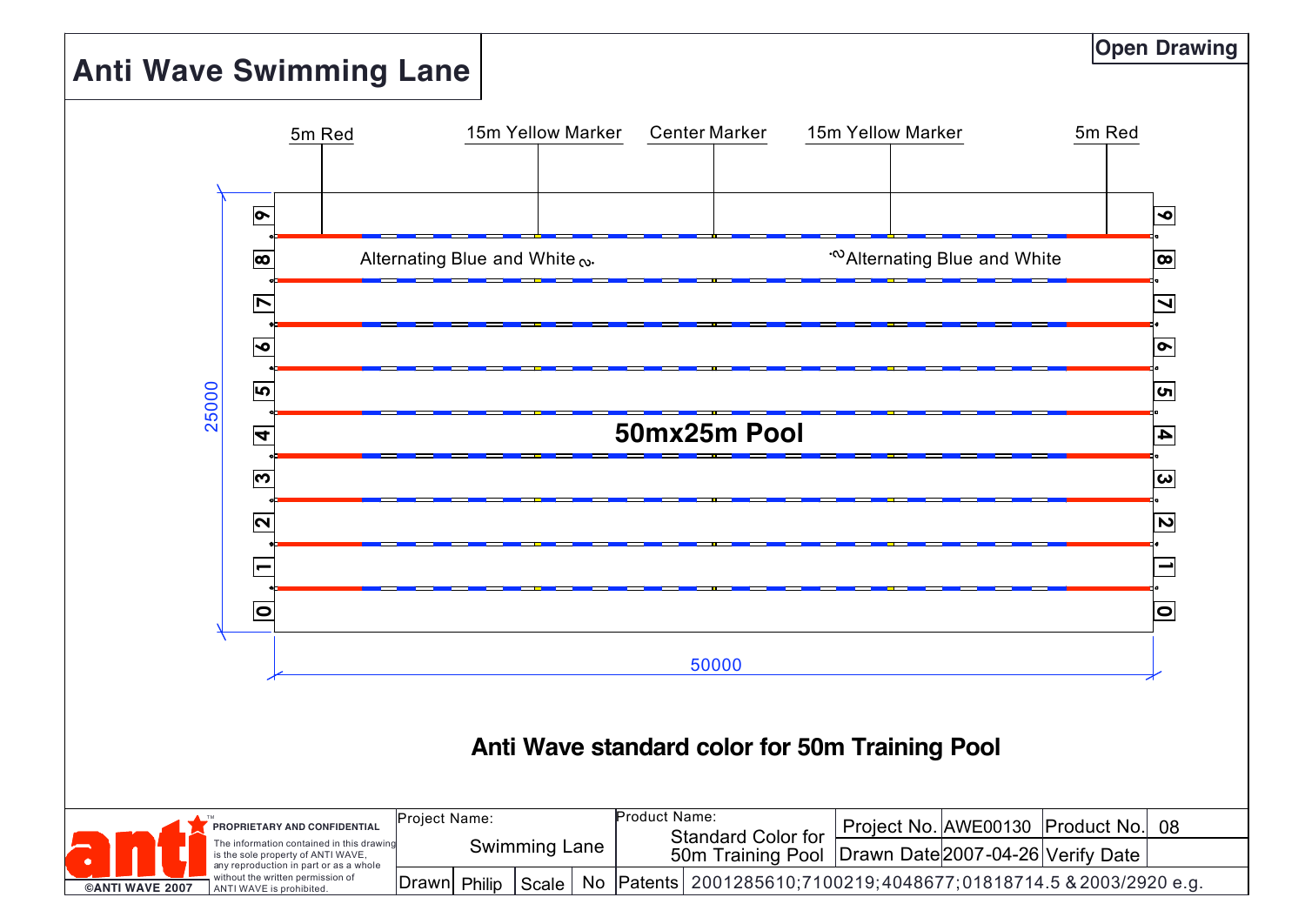### **Anti Wave Swimming Lane**

**Open Drawing** 



Philip  $D$ rawn Philip Scale without the written permission of |Drawn| Philip | Scale | No |Patents| 2001285610;7100219;4048677;01818714.5 & 2003/2920 e.g.  **©ANTI WAVE 2007** ANTI WAVE is prohibited.